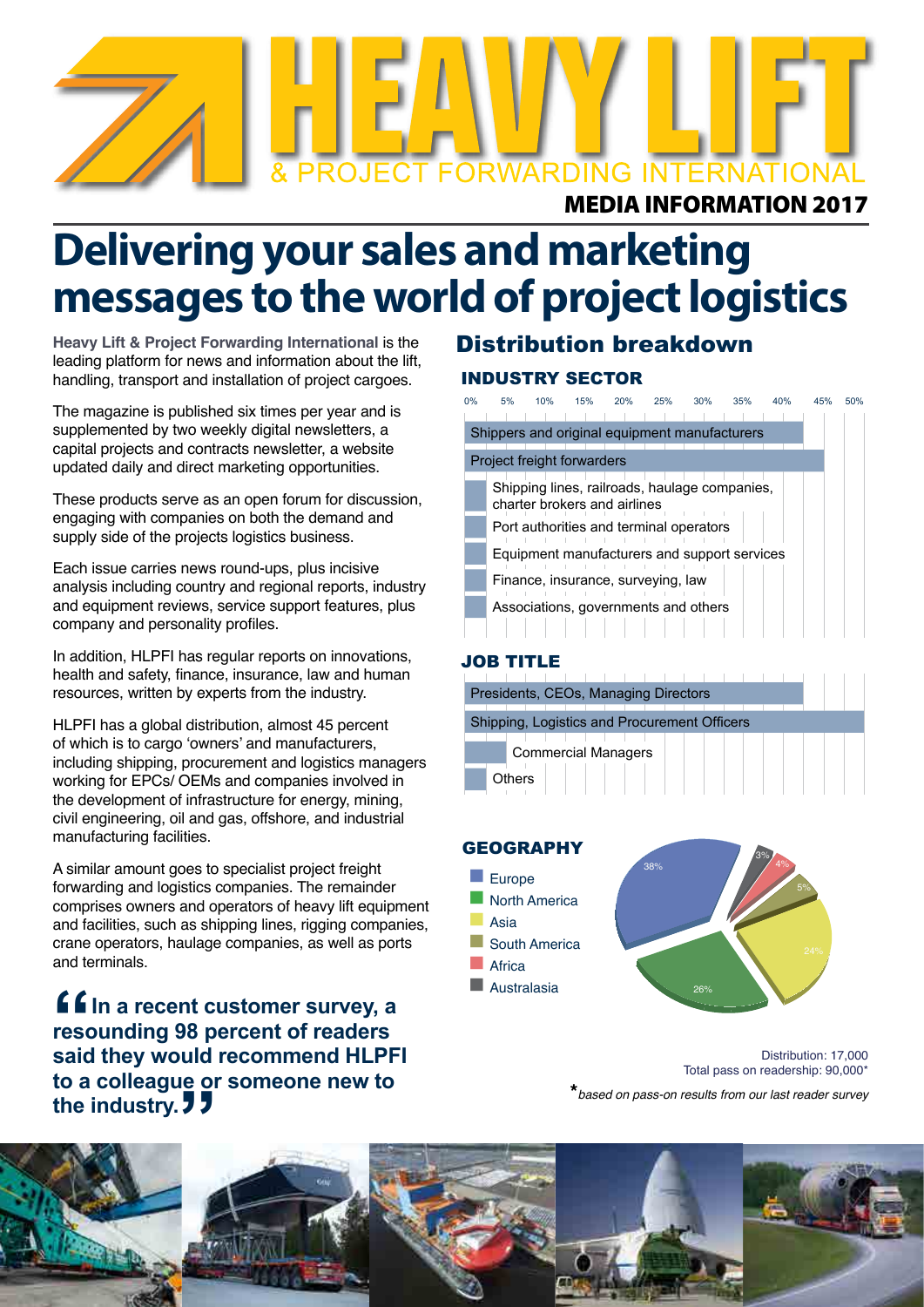#### ADVERTISING RATES & PRODUCTION DATA

| <b>Standard sizes</b>       | <b>GBP</b> | <b>EUR</b> | <b>USD</b> | Type area H x W         | Trim size H x W | Bleed size H x W |
|-----------------------------|------------|------------|------------|-------------------------|-----------------|------------------|
| Full page                   | 3.995      | 5.415      | 6.375      | 275mm x 180mm           | 297mm x 210mm   | 303mm x 216mm    |
| Half page - (horizontal)    | 2,525      | 3,425      | 3,995      | 130mm x 180mm           |                 |                  |
| Half page - (vertical)      |            |            |            | 275mm x 87mm            |                 |                  |
| Quarter page - (horizontal) | 1.695      | 2.275      | 2.695      | 60mm x 180mm            |                 |                  |
| Quarter page - (vertical)   |            |            |            | 130 $mm \times$ 87 $mm$ |                 |                  |
| <b>Special positions</b>    |            |            |            |                         |                 |                  |
| Inside front cover          | 4.695      | 6.350      | 7,425      | 275mm x 180mm           | 297mm x 210mm   | 303mm x 216mm    |
| Inside back cover           | 4.295      | 5.750      | 6.850      | 275mm x 180mm           | 297mm x 210mm   | 303mm x 216mm    |
| Outside back cover          | 4.695      | 6.350      | 7.425      | 275mm x 180mm           | 297mm x 210mm   | 303mm x 216mm    |
| Double page spread          | 6,395      | 8.500      | 9,995      | 275mm x 390mm           | 297mm x 420mm   | 303mm x 426mm    |

*Acceptable file formats: PDF, JPEG, TIFF, and Photoshop EPS. Files should be CMYK and at 300 dpi. PDFs should not contain any transparent layers or elements. Colour profiles should be Fogra39 printing colour accuracy. Full bleed advertisements are accepted at no additional charge. Copy date: 25th of the month prior to publication date. Cancellations: six weeks prior to copy date.*

*All prices are per insertion, net of VAT where applicable. Rates effective 01.10.2016*

### ADVERTORIALS & LOOSE INSERTS

A full design, print and distribution service is available for advertorials and loose leaf inserts - rates on application.

## The Wednesday Wire & Friday Flyer

**"Recent market research revealed that 60 percent of readers said they use the HLPFI website several times each week, or many times per day.**" The Wednesday Wire and Friday Flyer are our weekly summaries of significant news distributed by e-mail to more than 12,000 individual e-mail addresses.

## Capital Projects & Contracts Newsletter

Published digitally every week, this contains an overview of contract awards to EPCs, oil majors, mining and civil engineering companies, energy groups and OEMs, as well as relevant information for the project freight forwarding community.

For as little as USD16 per week, save yourself time and money on extensive research by subscribing now.

Contact David Kershaw dk@heavyliftpfi.com to set up a subscription, which is USD825, GBP500, or EUR700 per annum.

*Letters from our correspondents in regions that include Asia, Australasia, Latin America, Middle East, Africa, North America and Europe appear in every edition.*

#### ADVERTISING RATES

*(All advertisers share a slot with up to four others, Advertisements appear on every page in rotation. Prices per three-month period).*

In all cases, they appear before a qualified audience engaged in the movement of high value, project cargoes.

> *Average monthly page views 25,004. Average monthly unique visitors 12,573. Average monthly reach 16,810. Acceptable file types: JPEG and GIF.*

**"In a recent market research study, more than one third of participants** 

**said they used the magazine to make** 

**contact with advertisers."**

*\*All prices subject to VAT where applicable*

# **Print advertising** A significant number of our **Editorial programme**

For advertisers, each printed edition of HLPFI provides a perfect platform for the delivery of key sales and marketing messages to senior global decision-makers who influence supply chain and equipment purchasing choices.

**A significant number of our** 

**advertisers place three or more** 

**advertisements per year and re-book** 

**year after year, proving that their** 

**advertising in HLPFI delivers results**

|                                          |             | <b>GBP</b> | <b>EUR</b> | <b>USD</b> |
|------------------------------------------|-------------|------------|------------|------------|
| o<br>Top banner                          | 1 edition   | 950        | 1.315      | 1,500      |
| (main sponsor)<br>$470 \times 60$ pixels | 4 editions  | 3,150      | 4,350      | 5,000      |
|                                          | 12 editions | 7,500      | 10,400     | 12,000     |
| Standard banner <sup>2</sup>             | 1 edition   | 650        | 900        | 1,000      |
| $470 \times 60$ pixels                   | 4 editions  | 1.875      | 2.600      | 3,000      |
|                                          | 12 editions | 5,000      | 6.925      | 8.000      |

## **ZA HEAVY LIFT**

|                                                                        | ---                                                                                |                                                                                                                              |                                                                   |
|------------------------------------------------------------------------|------------------------------------------------------------------------------------|------------------------------------------------------------------------------------------------------------------------------|-------------------------------------------------------------------|
| <b>Charles Carl</b>                                                    |                                                                                    |                                                                                                                              |                                                                   |
| <b>CONTRACTOR</b>                                                      | <b><i><u>Bradit Millers (B)</u></i></b>                                            |                                                                                                                              |                                                                   |
| <b>CONTRACTOR</b>                                                      |                                                                                    | The SPR (Park to 187) south a first procedure of the company of the con-<br>the common course is seen thinking only the seat |                                                                   |
|                                                                        |                                                                                    |                                                                                                                              |                                                                   |
| testing at the model condition                                         | <b><i><u>Separate Adviser Controller</u></i></b>                                   |                                                                                                                              |                                                                   |
| division shake your couple                                             |                                                                                    |                                                                                                                              |                                                                   |
| CONTRACTOR AND INCOME.<br>part to the statement development            | Mark Co. Three                                                                     |                                                                                                                              |                                                                   |
| and a domestic and signified                                           | <b>Disk college cold</b>                                                           |                                                                                                                              |                                                                   |
| <b>Court committee</b>                                                 | <b>Company Cold Health</b>                                                         |                                                                                                                              |                                                                   |
| and and considerable<br><b>CONTRACTOR</b>                              | <b><i>COLUMN</i></b><br><b>September</b>                                           |                                                                                                                              |                                                                   |
| <b>Announced Art Art and Themsell and</b>                              | $-0.5 - 0.00$                                                                      |                                                                                                                              |                                                                   |
| 2002209                                                                |                                                                                    |                                                                                                                              |                                                                   |
| <b><i><u>Products College &amp; Free World</u></i></b>                 | $- - - -$<br>and contract the contract of the                                      | dentenn finns van José                                                                                                       |                                                                   |
| <b>EXECUTIVE CONTRACTORY FOR THE ANNOUNCEMENT</b>                      | -                                                                                  | <b>Elizabeth commercial control and</b><br><b>THE STATISTICS</b>                                                             |                                                                   |
| Andrea concentro de Contabilida<br>and characterized and characterized | This is at a more further than the                                                 | Company of Company and Company and Company                                                                                   |                                                                   |
|                                                                        | <b>THE REPORT OF A STATE OF</b>                                                    | to the attention register this are                                                                                           | <b>RELATION CONTRACTOR</b>                                        |
| ------                                                                 |                                                                                    | state sease half around 12.                                                                                                  | and the company of the                                            |
| Auto Start and Law Hall and                                            |                                                                                    | <b>CONTRACTOR</b> VALUE                                                                                                      | <b>Product definition of the</b>                                  |
| THE R CAR AN THE R PERMIT &<br><b>EXECUTIVE DISTURBANCE</b>            | <b>With Contract Contract</b><br>---                                               | The company's company's the                                                                                                  | <b>BERGERALD COLUMN TWO WAY</b><br><b>Brooklynd and Committee</b> |
|                                                                        | and the contract of the con-<br>----<br>which are no publications.                 | Manhood also allocated that communications<br>cased also at the conferent color-                                             | Advanced and property of<br><b>STATISTICS</b>                     |
| www.communications.com<br>and the control of the American              | Stage on Art 4-6 following                                                         |                                                                                                                              | <b>Britis commercial</b>                                          |
|                                                                        | control and with \$1.5 Millioners and                                              | <b>SURFACE AND INTERNATIONAL PROPERTY</b><br><b>RESIDENCE AND A LOCAL CONTRACTOR</b>                                         | <b><i>AND FRAUDUP</i></b><br><b>Residence Life Associate</b>      |
| A control of the Council of the<br>contact of the top standards to     | <b>CONTRACTOR</b><br><b>STATISTICS</b>                                             | The company's sign that the property of the                                                                                  | a door displayed the country with                                 |
| processing an accuracy processing the                                  |                                                                                    | and the property of the control of the anti-<br>mental property and the control of the                                       | ---                                                               |
| <b><i><u>State comments</u></i></b>                                    | ----                                                                               | and the same<br>$\sim$                                                                                                       | an an education when prices                                       |
| <b>Vicence Add</b>                                                     | ---                                                                                | Production could in Jackson Product to the                                                                                   | <b>Parts commenced by the Co</b>                                  |
| <b>Change of the American Service</b>                                  | come spring in this or de an animale \$10.                                         | the control of the control of<br>-<br>and the property of the control of the con-                                            | <b>STATISTICS</b>                                                 |
| ---<br>---<br>service and the company of the pro-                      | <b>Construction of the AM Advertising</b>                                          | to any party company of the control and when                                                                                 |                                                                   |
|                                                                        | and a standard Virginian and                                                       | and with streets - it should be the first state.                                                                             |                                                                   |
| $-111$                                                                 | distances in a large controller in                                                 | considerable of the first book and the<br><b>HARAS HE CAN CATEDRAL</b>                                                       |                                                                   |
|                                                                        | In answer colors a maximum                                                         |                                                                                                                              |                                                                   |
|                                                                        |                                                                                    |                                                                                                                              |                                                                   |
|                                                                        | <b><i><u>Series Alle Allers Instantial Contact </u></i></b>                        |                                                                                                                              |                                                                   |
|                                                                        | <b>Box call in the country light and</b><br><b>Committee State &amp; Committee</b> | --<br><b>Readment send in Strategical In-</b>                                                                                | and continued that this way                                       |
|                                                                        | top complete all collection                                                        | <b>Manager State Country of the</b>                                                                                          | <b>ALL ARTISTS CONTROLLED</b>                                     |
|                                                                        | <b>THEIR AND</b>                                                                   | the company's beauty with the books                                                                                          |                                                                   |
|                                                                        | <b>English &amp; qualified at all states</b>                                       | in expect 1 plants were last about \$1.00 to<br>disposal a distribution that is                                              |                                                                   |
|                                                                        |                                                                                    |                                                                                                                              |                                                                   |
|                                                                        |                                                                                    |                                                                                                                              |                                                                   |
|                                                                        |                                                                                    |                                                                                                                              | -----                                                             |
|                                                                        |                                                                                    | and these form will believe a<br><b>Secretary County</b>                                                                     |                                                                   |
|                                                                        |                                                                                    |                                                                                                                              |                                                                   |
|                                                                        |                                                                                    | <b>Electron State Inc.</b>                                                                                                   |                                                                   |
|                                                                        |                                                                                    | <b>Advised &amp; Advised</b><br><b>Senior Advised Asian</b>                                                                  |                                                                   |
|                                                                        | -                                                                                  |                                                                                                                              |                                                                   |
|                                                                        |                                                                                    |                                                                                                                              |                                                                   |
|                                                                        |                                                                                    |                                                                                                                              |                                                                   |

**Modulif** 

| Date             | Regional and country<br>reports                                      | Industry reviews                                                      | <b>Industry focus</b>                      | <b>Operational reviews</b>  | <b>Equipment focus</b>                                                       | Supplements and<br>gateway guides                                                                     |
|------------------|----------------------------------------------------------------------|-----------------------------------------------------------------------|--------------------------------------------|-----------------------------|------------------------------------------------------------------------------|-------------------------------------------------------------------------------------------------------|
| Jan/Feb<br>2017  | The Netherlands<br>Turkey<br>Austria/Switzerland<br>Australia        | Oil and gas                                                           | Project cargo<br>forwarder<br>networks     | Weather<br>forecasting      | Cranes                                                                       | Project cargo Africa<br><b>West Coast North</b><br>America                                            |
| Mar/Apr<br>2017  | Italy<br>Russia<br>USA - including<br>Mid-West focus<br>Iran         | Mining<br>Yacht and boat<br>shipping                                  | Road haulage,<br>escorts and<br>permitting | Legal services              | Jacks, skates and<br>rollers                                                 | Ships and shipping<br>lines<br><b>Central America</b>                                                 |
| May/June<br>2017 | <b>Balkan Peninsula</b><br>Mexico<br>South Korea<br>Spain            | Civil engineering                                                     | Heavy lift<br>railfreight                  | Strapping and<br>lashing    | <b>Trailers</b>                                                              | Singapore and<br>South East Asia<br>East Coast<br><b>North America</b>                                |
| July/Aug<br>2017 | <b>Brazil</b><br>Canada<br>Germany<br>China<br><b>West Africa</b>    | Power generation:<br>renewable energies                               | Recruitment and<br>training                | Packing and<br>crating      | Under the jib<br>(spreader bars and<br>beams, shackles,<br>slings and ropes) | Heavy lift airlines<br>and airfreight<br>Andean Community<br>(Bolivia, Columbia,<br>Ecuador and Peru) |
| Sept/Oct<br>2017 | <b>USA</b><br>Japan<br><b>Belgium</b><br>The Baltic Sea<br>Indonesia | Capital equipment:<br>Industrial relocation<br>plant and<br>machinery | Tugs and towage                            | Insurance                   | Abnormal load<br>equipment hire<br>companies                                 | Ports and<br>terminals<br>The Caspian States<br>and Central Asia                                      |
| Nov/Dec<br>2017  | France<br>UK<br>Southern Africa<br>Indian Sub-Continent              | Power generation:<br>non-renewable<br>energies                        | Inland waterways                           | Cargo warranty<br>surveying | Heavy duty prime<br>movers                                                   | Middle East Gulf<br><b>US Mid-West</b>                                                                |





## Digital promotion

**www.heavyliftpfi.com** attracts visitors from around the world to view the latest industry developments and project moves.

Advertisers that appear on our website can choose from large top banners, side panels or skyscraper advertisements.

### WEBSITE ADVERTISING RATES

|                       |   | <b>GBP</b> | EUR   | <b>USD</b> | <b>Artwork sizes</b><br><b>W</b> x H |
|-----------------------|---|------------|-------|------------|--------------------------------------|
| Top banners $\bullet$ |   | 3,200      | 4.450 | 5.100      | $470 \times 60$ pixels               |
| Side panels $\bullet$ |   | 2.000      | 2.750 | 3.100      | $310 \times 60$ pixels               |
| Skyscraper            | ❸ | 2.500      | 3.475 | 3.900      | 120 x 600 pixels                     |